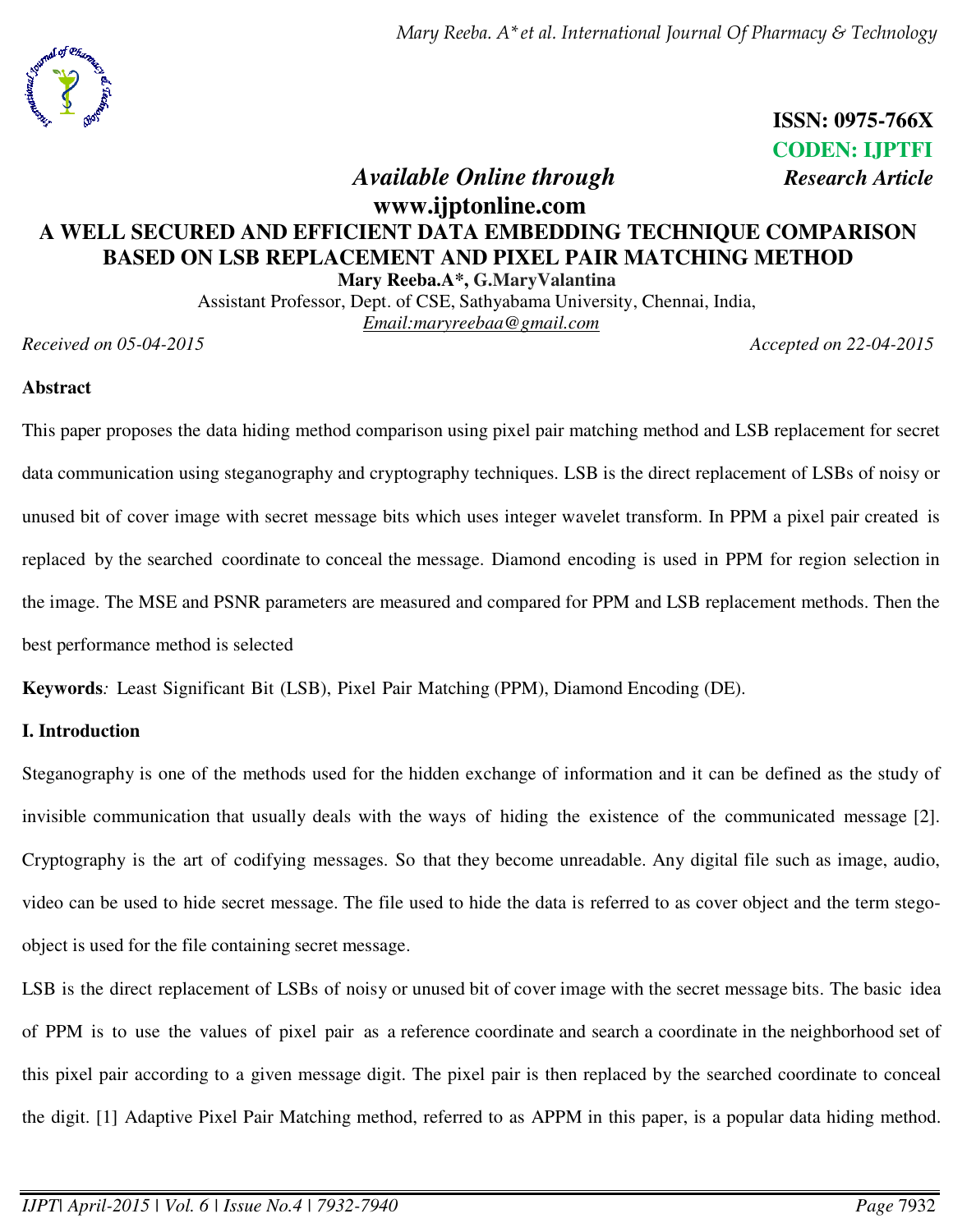This method not only allows concealing digits in any notational system. But also provides the same or even smaller embedding distortion than DE for various payloads.

An Optimal Pixel Pair Adjustment Process (OPAP) is proposed t o enhance t h e image quality of stego-image obtained by the LSB substitution method. In this method the image quality of the stego image can be greatly improved with low extra computational complexity [3]. The diamond encoding method has been used to alleviate distortions after hiding

the secret digit in to two cover pixel. It not only keeps high stego-image quality but also conceals large amount of data into cover images for secret communication [4].

In 2010 proposed a novel section-wise exploring modification direction method to enhance the image quality of EMD. Their method segments the cover image into pixel sections, and each section is partitioned into the selective and descriptive groups. The EMD embedding procedure is then performed on each group by referencing a predefined selector and descriptor table. This method combines different pixel groups of the cover image to represent more embedding directions with less pixel changes than that of the EMD method. By selecting the appropriate combination of pixel groups, the embedding efficiency and the visual quality [5]. This method for improving embedding efficiency is presented in which the choice of whether to add or subtract one to/from a pixel depends both on the original gray value and a pair of two consecutive secret bits. In other words, the direction of modification to the cover pixels is exploited for data hiding. However, there exist two different modification-directions corresponding to a same pair of secret bits to be embedded, meaning that the exploitation is incomplete. The diamond encoding method produces a diamond characteristic value (DCV) of the pixel-pair block, and the DCV is revised as the embedded secret digit after data embedding procedure. For each block, the diamond encoding technique addresses the minimal changes of two pixel values under the embedding parameter k. The diamond encoding technique minimizes the distortion after the DCV alteration to perform better visual quality. The rest of this paper is organized as follows. The proposed method is given in Section II .Section III includes the conclusion.

#### **II. Proposed Work**

In this project, two algorithms and two techniques are used. Two algorithms are Least Significant Bit replacement (LSB) algorithm and Pixel pair Matching (PPM) algorithm. Two techniques are steganography and cryptography. For data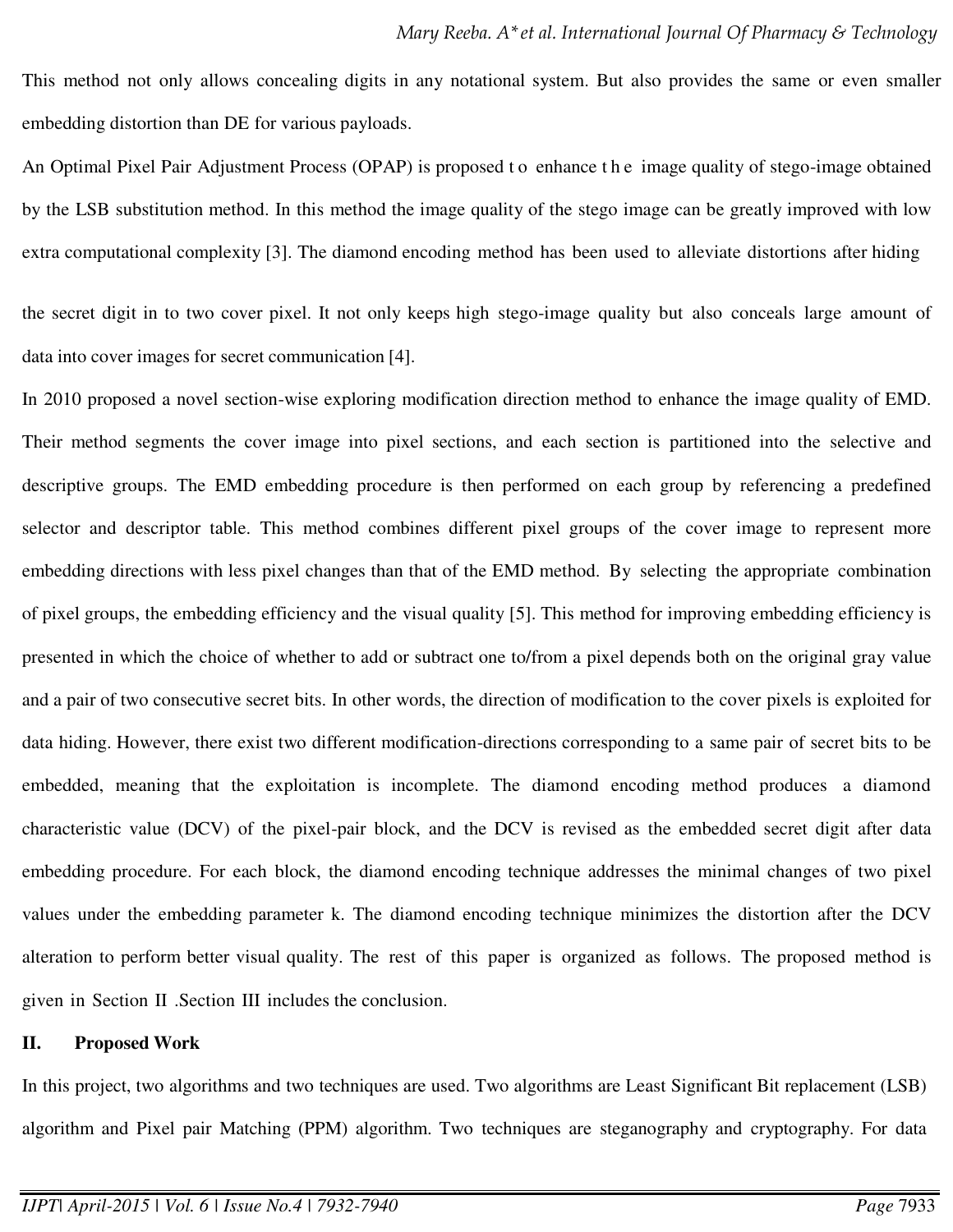security, data is concealing in the image using the two algorithms. After the hiding process, the image quality will degrade and error will occur. So we calculate the Peak Signal to Noise Ratio (PSNR) and Mean Square Error (MSE). Then we compare which algorithm provides better performance through the parameter evaluation.



**Fig-1: Block Diagram Explanation for data embedding.** 

### **1. Chaos Encryption**

It is an advanced encryption standard to encrypt the privacy data for secure transmission. Then the encrypted text is obtained by xor- ing the input data with encrypted key Value. The Key values are obtained from Chaotic Sequence Generation with threshold function.

### **2. Input image**

The image contains RGB (Red, Green, and Blue) plane. Here Red plane is over brightness, Green plane is visible and Blue plane is darkness. Here we select the blue plane for data security.



### Cover Image and B Plane Separation

**Fig 2: Cover Image and B plane Separation.**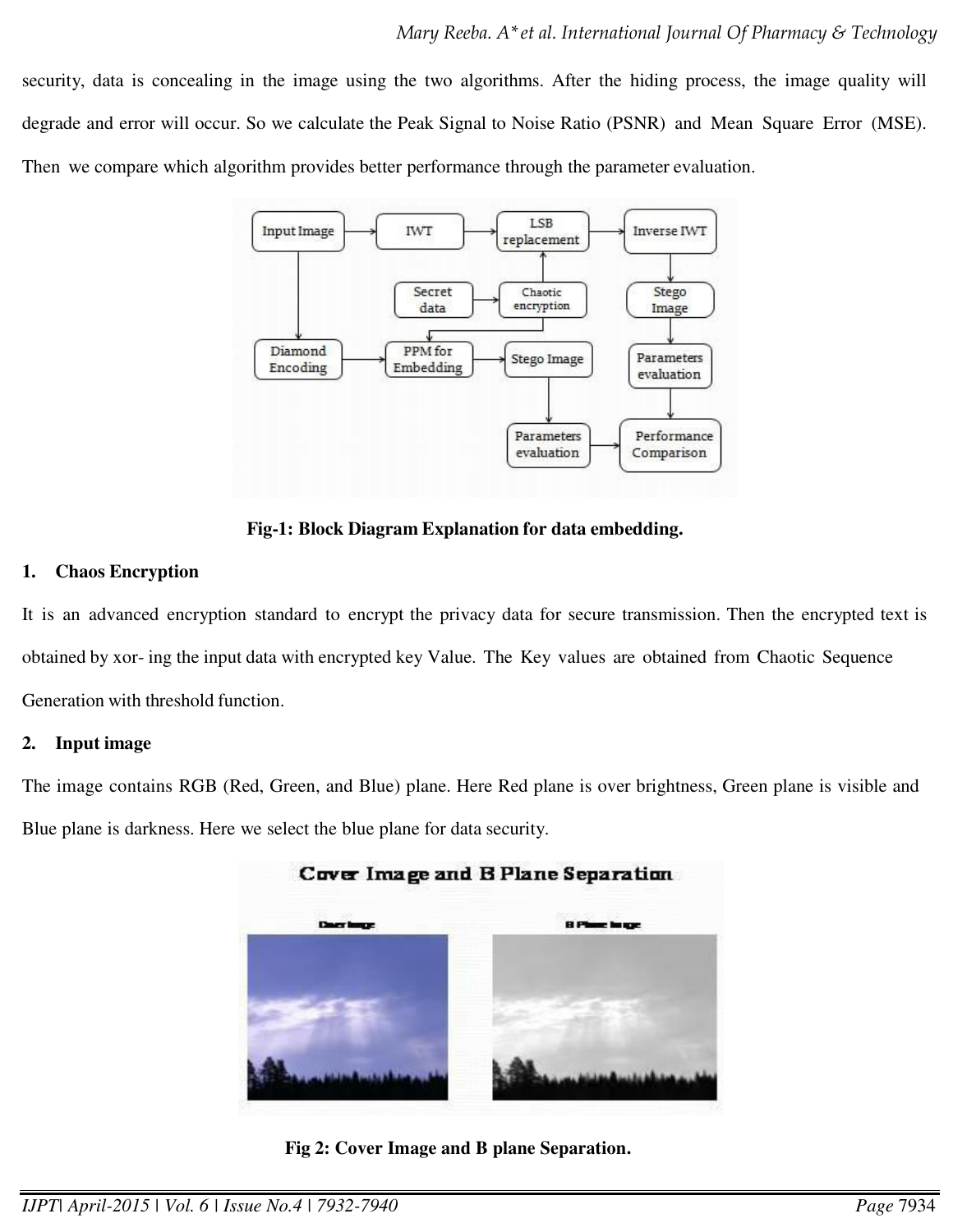#### **3. Integer Wavelet Transform**

Integer Wavelet Transform (IWT) decomposes the image into different sub-band images namely LL, LH, HL, and HH for embedding the messages in the pixel coefficients of sub-bands.





Here LL sub-bands contains the significant part of the spatial domain image and High-frequency sub-band contains the edge information of input image. Then the secret text data is embedded into the wavelet coefficients of high frequency sub- bands because it is non sensitive to human visual system.



**Fig 4.Block wise IWT Decomposition** 

### 4. LSB Embedding

A 8-bit gray scale image matrix consisting  $m \times n$  pixels and a secret message consisting of k bits. The first bit of message is embedded into the LSB of the first pixel and the second bit of message is embedded into the second pixel and so on. The resultant Stego- image which holds the secret message is also a 8-bit gray scale image and difference between the cover image and the Stego- image is not visually perceptible. The quality of the image, however degrades with the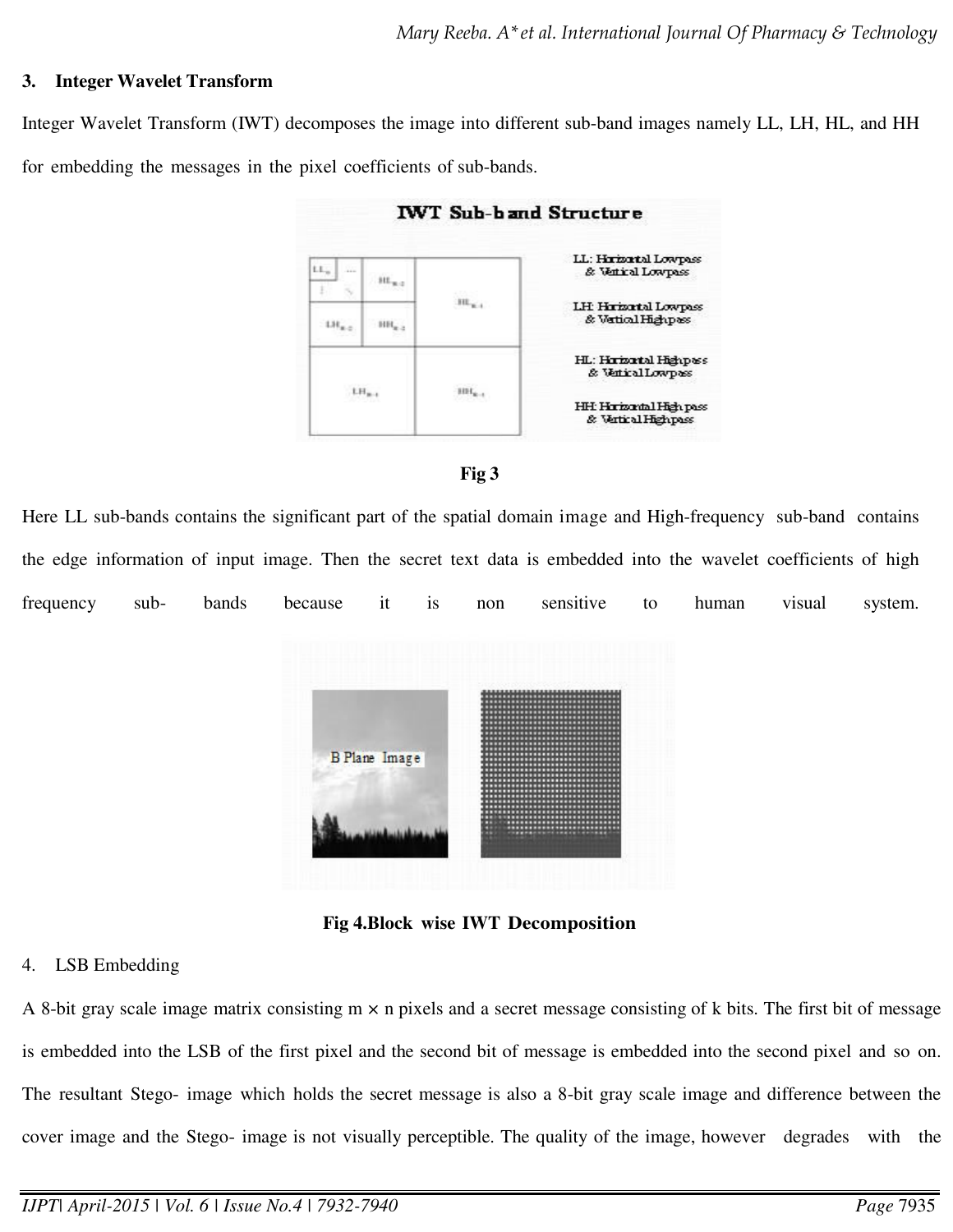increase in number of LSBs.The hiding process will introduce the error between input and output image and it is determined by mean square error and Peak signal to noise ratio determines the image quality.





#### 5. Diamond encoding

This technique u s e d to increase the hiding capacity with minimum distortion and high visual quality. It hides the secret message digit in B - ary notational system into the pixel pair and B is  $2k^2+2k+1$  where k is an embedding parameter. It uses a diamond function *f* to compute the Diamond characteristics value in embedding and extraction procedures. The function  $f(x, y) = ((2K+1)x + y) \text{ mod } B$  and coordinates(x ', y') belong to neighborhood set will find to replace the  $(x, y)$ .



**Fig 6 Diamond encoding pattern**

#### 6. PPM Embedding

In PPM, two pixels are used for embedding process in that one pixel is equivalent to message digit and another pixel value in the neighborhood set is to be replaced by message digit. In order to minimize the Embedding error, the extraction function and neighborhood set are redefined by the constant factor based on Embedding Parameter. The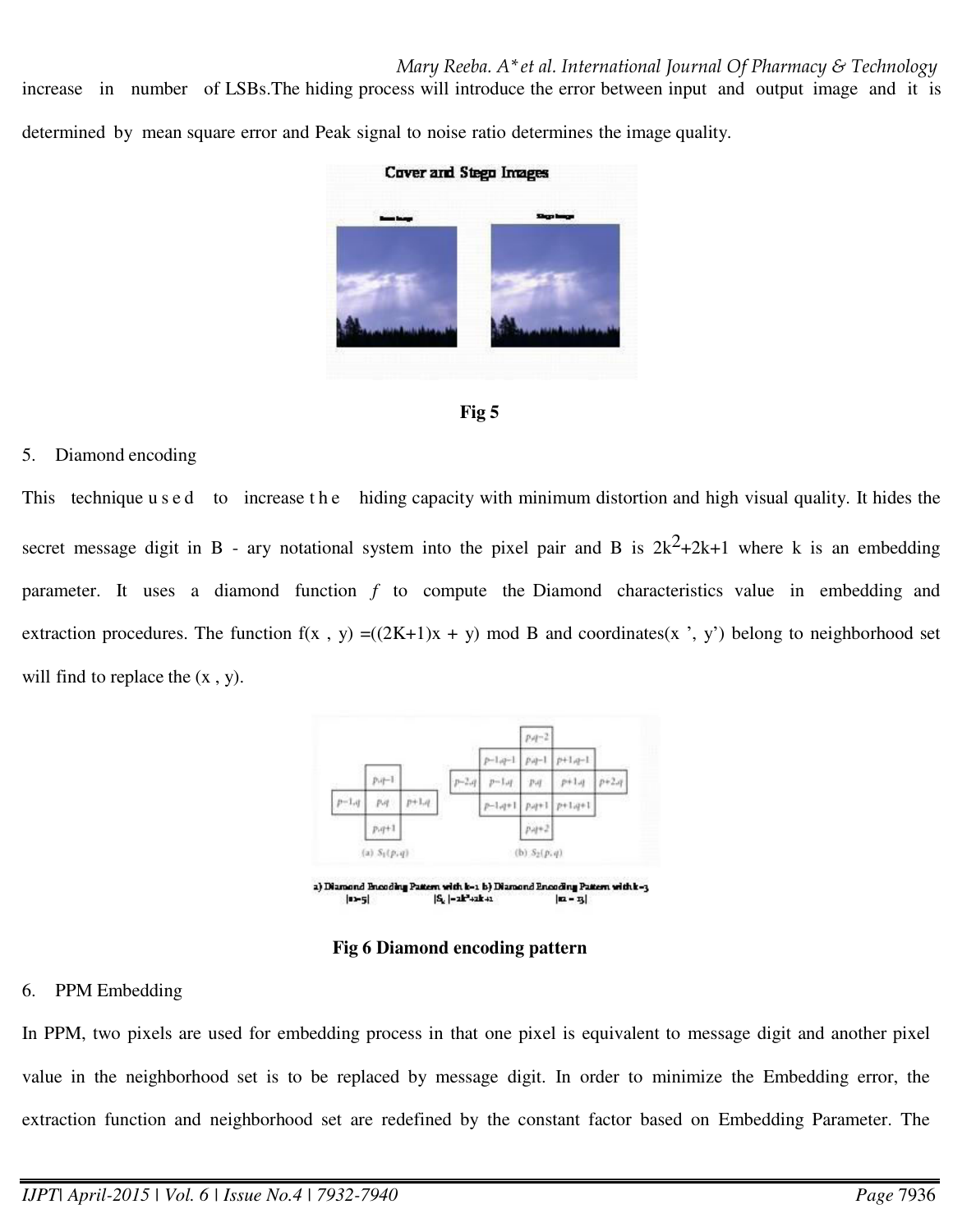*Mary Reeba. A\*et al. International Journal Of Pharmacy & Technology*  modulus distance will be determined by,  $d =$  message digit – f(x, y) mod B for finding the coordinates  $(x', y')$  to replace the (x, y) coordinates.

Then we compare the output of LSB Embedding and PPM Embedding algorithm to find which algorithm provides the better performance through the parameter evaluation.

#### **Data Extraction**

At this stage, An image and secret hidden text messages are extracted from stego encrypted image.[6] The secret data can be extracted from the embedded image with help of the coordinates used at PPM embedding process. This extraction process is opposite to data embedding, pixel coefficient and embedding rate are used here to extraction of data in LSB. The lifting wavelet transformation will be performed to stego image to find reserved space to select coefficients which are used at embedding side.[7],[8]. Finally, Extracted secret text data is in the form of cipher text and then convert into plain text using chaos decryption process.



**Fig 7 Flow diagram of Data extraction.** 

#### **Parameter Measurement**

The hiding process will introduce the error between input and output image and it is determined by mean square error and the peak signal to noise ratio determines the image quality.

The formula for MSE is,

$$
MSE{=(1/\left(M{\times}N\right))\sum}^{M} \qquad \qquad \sum^{N} j {=} 1 {\left(a_{ij}-b_{ij}\right)}^2
$$

The formula for PSNR is,

$$
PSNR = 10 \log_{10} (255^2 / \text{MSE})
$$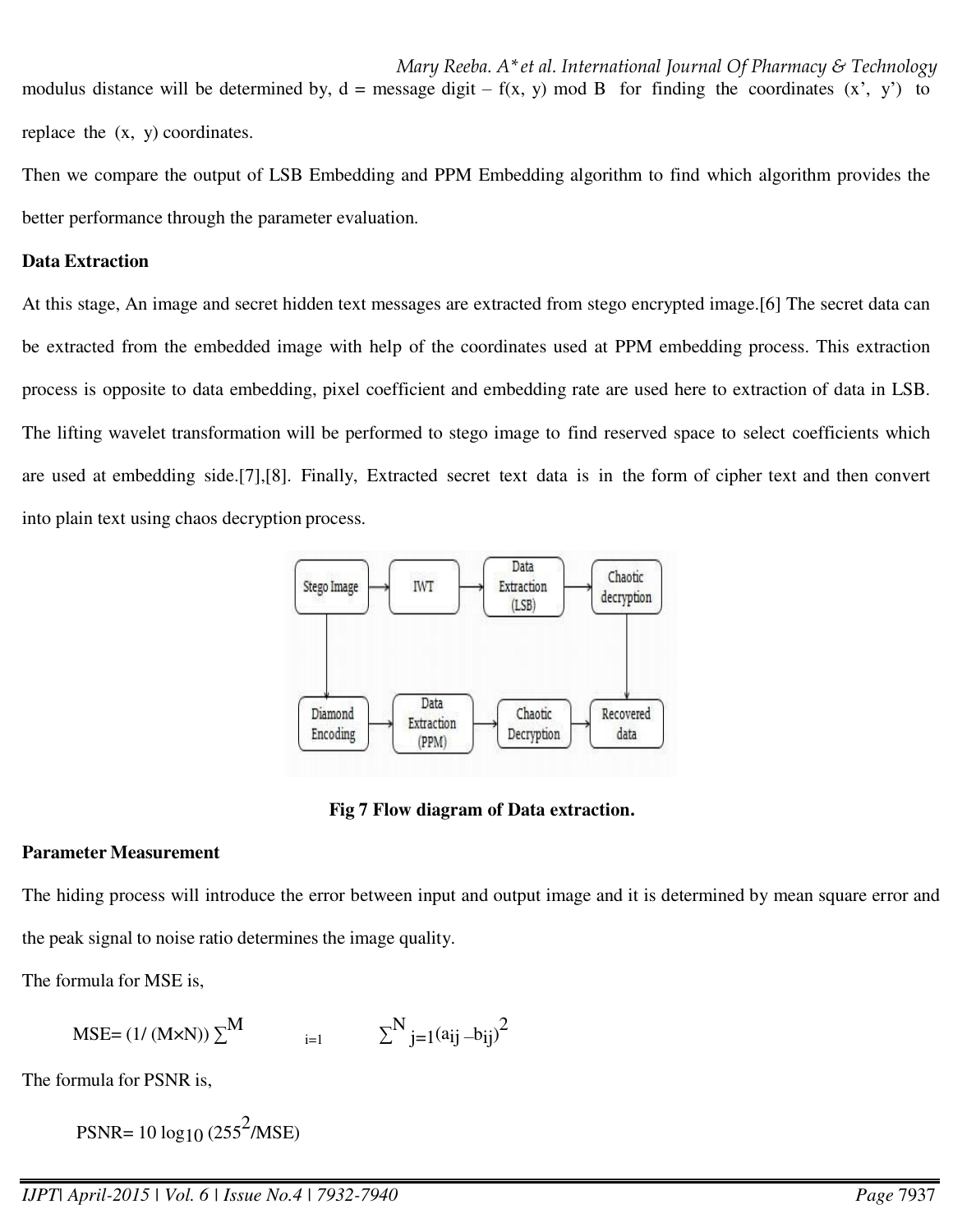Where,

M, N are Number of Rows and Columns

aij – Image before embedding and bij – Image after embedding

# **PERFORMANCE OF LSB INTERMS OF MSE AND PSNR**



# **Hiding capacity vs MSE**



# **Hiding capacity vs MSE**

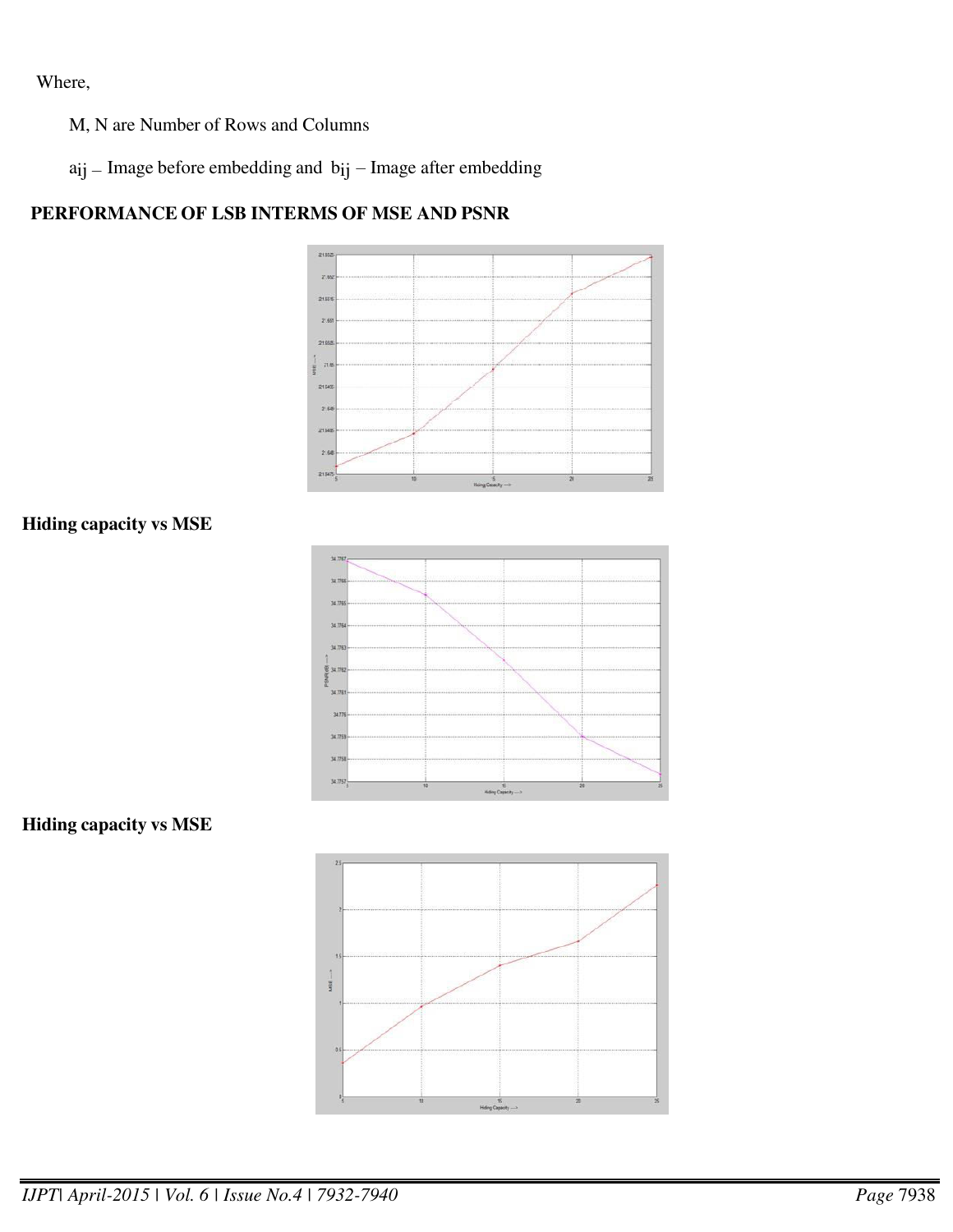#### **Hiding capacity vs PSNR**



#### **III. Conclusion**

This paper proposed the data hiding method comparison using pixel pair matching method and LSB replacement for secret data communication using steganography and cryptography techniques. In PPM, the data security is high and it can preserve the image quality at high payload when compared to other methods. By Simulation we hiding capacity vs PSNR Proposed method show better performance than the existing methods.

#### **References**

- 1. Wien Hong and Tung-Shou Chen, ―A novel data Embedding method using adaptive Pixel Pair Matching*," IEEE transactions on information forensics and security*, vol. 7, no. 1, 2012.
- 2. J. Fridrich*, Steganography in Digital Media: Principles, Algorithms, and Applications*. Cambridge, U.K.: Cambridge Univ. Press, 2009
- 3. C. K. Chan and L. M. Cheng, ―Hiding data in images by simple LSB substitution,‖ *Pattern Recognit.*, vol. 37, no. 3, pp. 469–474, 2004.
- 4. R.M. Chao, H. C. Wu, C. C. Lee, and Y. P. Chu, -A novel image datahiding scheme with diamond encoding,  $\|$ *EURASIP J. Inf. Security*, vol. 2009, 2009, DOI: 10.1155/2009/658047, Article ID 658047.
- 5. S J. Wang, Y. Sun, H. Xu, K. Chen, H. J. Kim, and S. H. Joo, ―An improved section-wise exploiting modification direction method,‖ *Signal Process.*, vol. 90, no. 11, pp. 2954–2964, 2010.
- 6. A. D. Ker, ―Steganalysis of LSB matching in grayscale images,‖ *IEEE Signal Process. Lett.*, vol. 12, no. 6, pp. 441– 444, Jun. 2005.